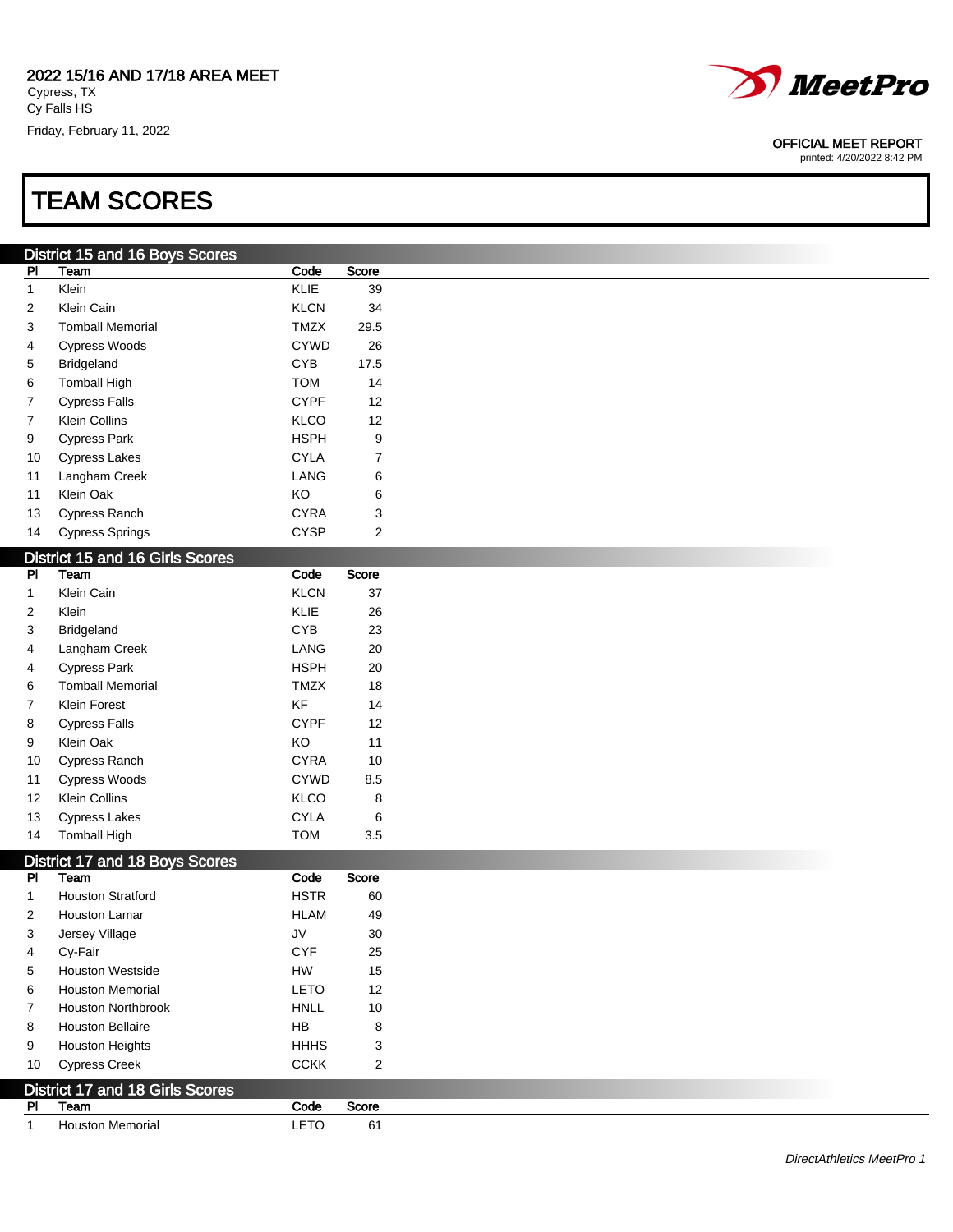Klein KLIE 26 Bridgeland CYB 23 7 Cypress Park **HSPH** 20 7 Cypress Creek CCKK 20 7 Langham Creek LANG 20

Cy Falls HS Friday, February 11, 2022

## TEAM SCORES

|                | District 17 and 18 Girls Scores (cont'd) |             |                         |
|----------------|------------------------------------------|-------------|-------------------------|
| P <sub>1</sub> | Team                                     | Code        | Score                   |
| $\overline{2}$ | <b>Houston Stratford</b>                 | <b>HSTR</b> | 52                      |
| 3              | Cy-Fair                                  | <b>CYF</b>  | 30                      |
| 4              | <b>Cypress Creek</b>                     | <b>CCKK</b> | 20                      |
| 5              | Houston Westside                         | HW          | 19                      |
| 6              | Houston Lamar                            | <b>HLAM</b> | 18                      |
| 7              | <b>Houston Bellaire</b>                  | HB          | 8                       |
| 8              | <b>Cypress Ridge</b>                     | CG          | 6                       |
| 9              | <b>Houston Heights</b>                   | <b>HHHS</b> | 1                       |
| 9              | Jersey Village                           | JV          | $\mathbf{1}$            |
|                | <b>Boys Scores</b>                       |             |                         |
| PI             | Team                                     | Code        | Score                   |
| $\mathbf{1}$   | <b>Houston Stratford</b>                 | <b>HSTR</b> | 60                      |
| $\overline{c}$ | Houston Lamar                            | <b>HLAM</b> | 49                      |
| 3              | Klein                                    | KLIE        | 39                      |
| 4              | Klein Cain                               | <b>KLCN</b> | 34                      |
| 5              | Jersey Village                           | JV          | 30                      |
| 6              | <b>Tomball Memorial</b>                  | TMZX        | 29.5                    |
| 7              | Cypress Woods                            | <b>CYWD</b> | 26                      |
| 8              | Cy-Fair                                  | <b>CYF</b>  | 25                      |
| 9              | Bridgeland                               | CYB         | 17.5                    |
| 10             | <b>Houston Westside</b>                  | ${\sf HW}$  | 15                      |
| 11             | <b>Tomball High</b>                      | <b>TOM</b>  | 14                      |
| 12             | <b>Houston Memorial</b>                  | <b>LETO</b> | 12                      |
| 12             | <b>Cypress Falls</b>                     | <b>CYPF</b> | 12                      |
| 12             | <b>Klein Collins</b>                     | KLCO        | 12                      |
| 15             | <b>Houston Northbrook</b>                | <b>HNLL</b> | $10$                    |
| 16             | <b>Cypress Park</b>                      | <b>HSPH</b> | 9                       |
| 17             | <b>Houston Bellaire</b>                  | HB          | 8                       |
| 18             | <b>Cypress Lakes</b>                     | <b>CYLA</b> | $\boldsymbol{7}$        |
| 19             | Klein Oak                                | KO          | 6                       |
| 19             | Langham Creek                            | LANG        | 6                       |
| 21             | Cypress Ranch                            | <b>CYRA</b> | 3                       |
| 21             | <b>Houston Heights</b>                   | <b>HHHS</b> | 3                       |
| 23             | <b>Cypress Springs</b>                   | <b>CYSP</b> | $\overline{\mathbf{c}}$ |
| 23             | <b>Cypress Creek</b>                     | <b>CCKK</b> | $\overline{c}$          |
|                |                                          |             |                         |
| PI             | <b>Girls Scores</b><br>Team              | Code        | Score                   |
| $\mathbf{1}$   | <b>Houston Memorial</b>                  | LETO        | 61                      |
|                |                                          | <b>HSTR</b> |                         |
| 2              | <b>Houston Stratford</b>                 |             | 52                      |
| 3              | Klein Cain                               | <b>KLCN</b> | 37                      |
| 4              | Cy-Fair                                  | <b>CYF</b>  | 30                      |

DirectAthletics MeetPro 2



### OFFICIAL MEET REPORT

printed: 4/20/2022 8:42 PM